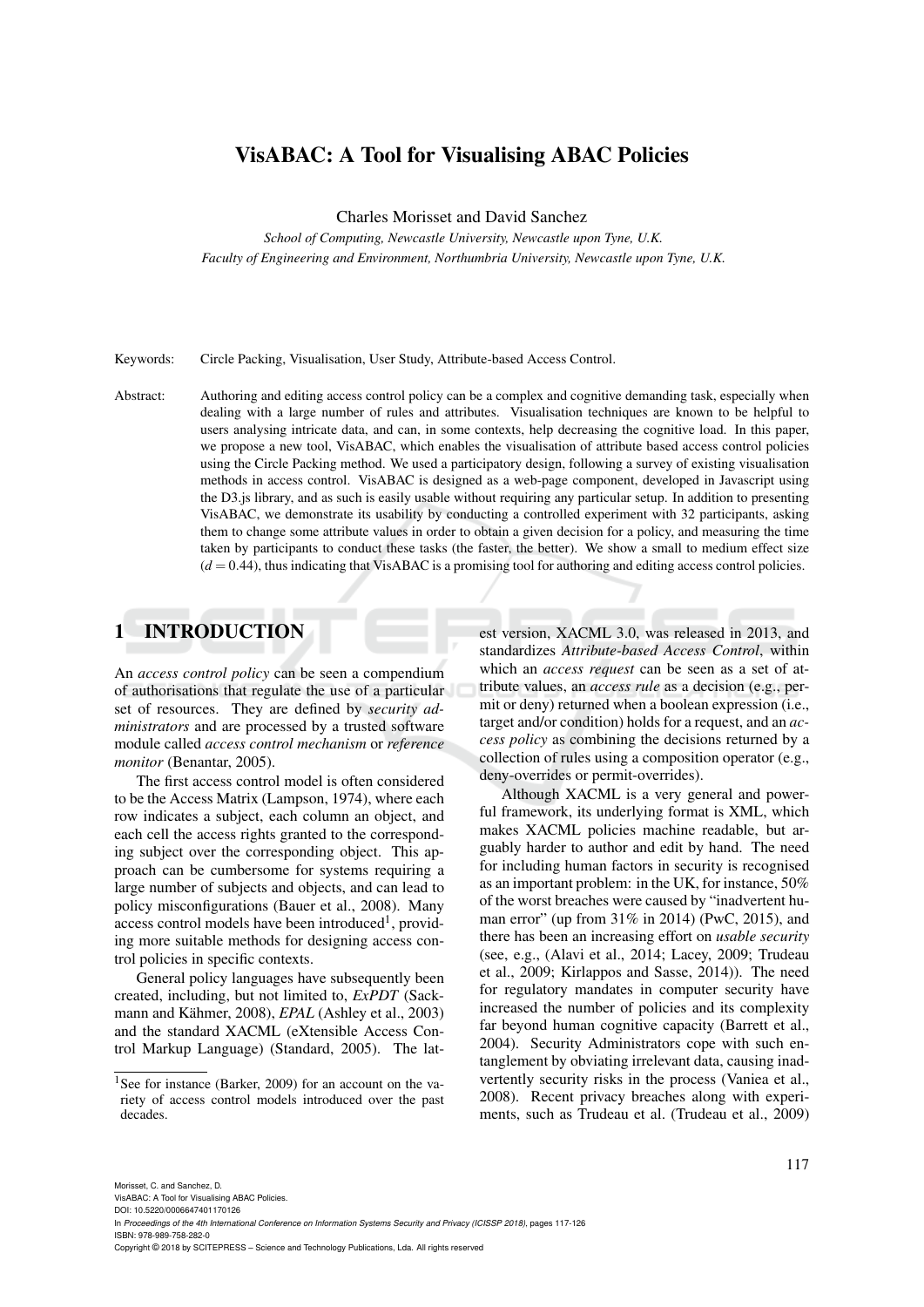corroborates this, showing that users (including experienced policy engineers) easily oversee details. There is therefore a clear case to build tools helping security administrators author and edit access control policies.

Reducing complexity is an essential stage in any kind of analysis and it is perfectly possible to simplify a system without loosing essential functional properties. *Information visualisation* (Card et al., 1999) comprises techniques that allow humans to understand and manipulate huge quantities of abstract data by simplification and it is being actively investigated by security researchers (Vaniea et al., 2008; Becker et al., 2014; Stepien et al., ). Languages such as Mir6 (Heydon et al., 1990) have demonstrated that it is even possible to specify security visually, albeit with very limited complexity. In particular, visualisation techniques have been proposed in the context of access control (Rosa, 2009; Heydon et al., 1990), including the tools  $ALFA<sup>2</sup>$  (Axiomatics Language for Authorization), which proposes a much simplified textual syntax for describing XACML policies, or VisPE (Nergaard et al., 2015), which proposes a Sratch-based interface. However, these approaches tend to enhance the textual representation of the policy, rather than offer a visualisation of the evaluation of a policy.

This paper contributes to solving this problem by proposing a new tool, VisABAC, which provides a visual interface for the evaluation of an attribute based access control policies using the Circle Packing method. More precisely, we provide two main contributions in this paper:

- We introduce the tool VisABAC, which is a clientside browser application, and, given an attributebased access control policy, provides a textual representation of that policy (inspired by XACML 3.0 and ALFA), a graphical visualisation using the Circle Packing method, and an interface allowing a policy designer to change policy and attribute values. VisABAC is, to the best of our knowledge, the first visualisation tool to support the XACML 3.0 extended decision set, which includes multiple indeterminate decisions (indicating missing information).
- We conduct a controlled experiment with 32 participants, asked to interact with two versions of VisABAC: the control group would only see the textual representation, while the tested group would see both the textual and graphical representations. Participants were given a series of questions, each question containing a policy and ask-

ing the participant to modify attribute values in order to obtain a specific decision. We show that the tested group was, in average, faster to answer the questions (with an effect size of  $d = 0.44$  over the monitored questions), and more likely to interact with the tool (subjective preferences measured at the end of the test showed that 76.47% of participants who tested the visualisation tool manifested they felt more confident operating the policy.)

To the best of our knowledge, there is no standard benchmark for evaluating the efficiency and usability of policy authoring/editing tool, and we believe the results of the controlled experiments could pave the way towards establishing such a benchmark. In addition, VisABAC focuses on the visualisation of the evaluation of policies, rather than on the structure of the policy itself, and therefore is complementary to several existing approaches, described in Section 2.

The rest of this paper is structured as follows: we first introduce in Section 2 the background on Attribute-Based Access Control, and related work on the visualisation of access control. We then present VisABAC in Section 3, the experiment in Section 4, and the results are discussed in Section 5.

## 2 BACKGROUND AND RELATED WORK

In this section, we first describe the notion of Attribute Based Access Control (ABAC) policies, after which we go through existing approaches, leading to our selection of the Circle Packing method.

#### 2.1 ABAC

As briefly described in the Introduction, ABAC consists in considering an access request as a set of attribute values. Following for instance the approach adopted for PTaCL (Crampton et al., 2015), we therefore consider a set of attribute names *A* and a set of attribute values  $\nu$ , such that the set of requests is denoted by  $Q = \wp(A \times V)$ .

We assume here that the sets *A* and *V* are known and fixed, and, in order to model missing information (which is a key aspect of XACML 3.0), we consider a request as a function  $q : \mathcal{A} \times \mathcal{V} \rightarrow \{1,0,\perp\}$ , such that, given an attribute *a* and a value *v*,  $q(a, v) = 1$  indicates that *a* has the value *v* in *q*,  $q(a, v) = 0$  indicates that *a* does not have the value *v* in *q*, and  $q(a, v) = \perp$ indicates that we do not know whether *a* has the value *v* in *q* or not.

An atomic target is defined as a pair  $(a, v)$ , and a composite target is defined as a proposition of atomic

<sup>2</sup>https://www.axiomatics.com/pure-xacml.html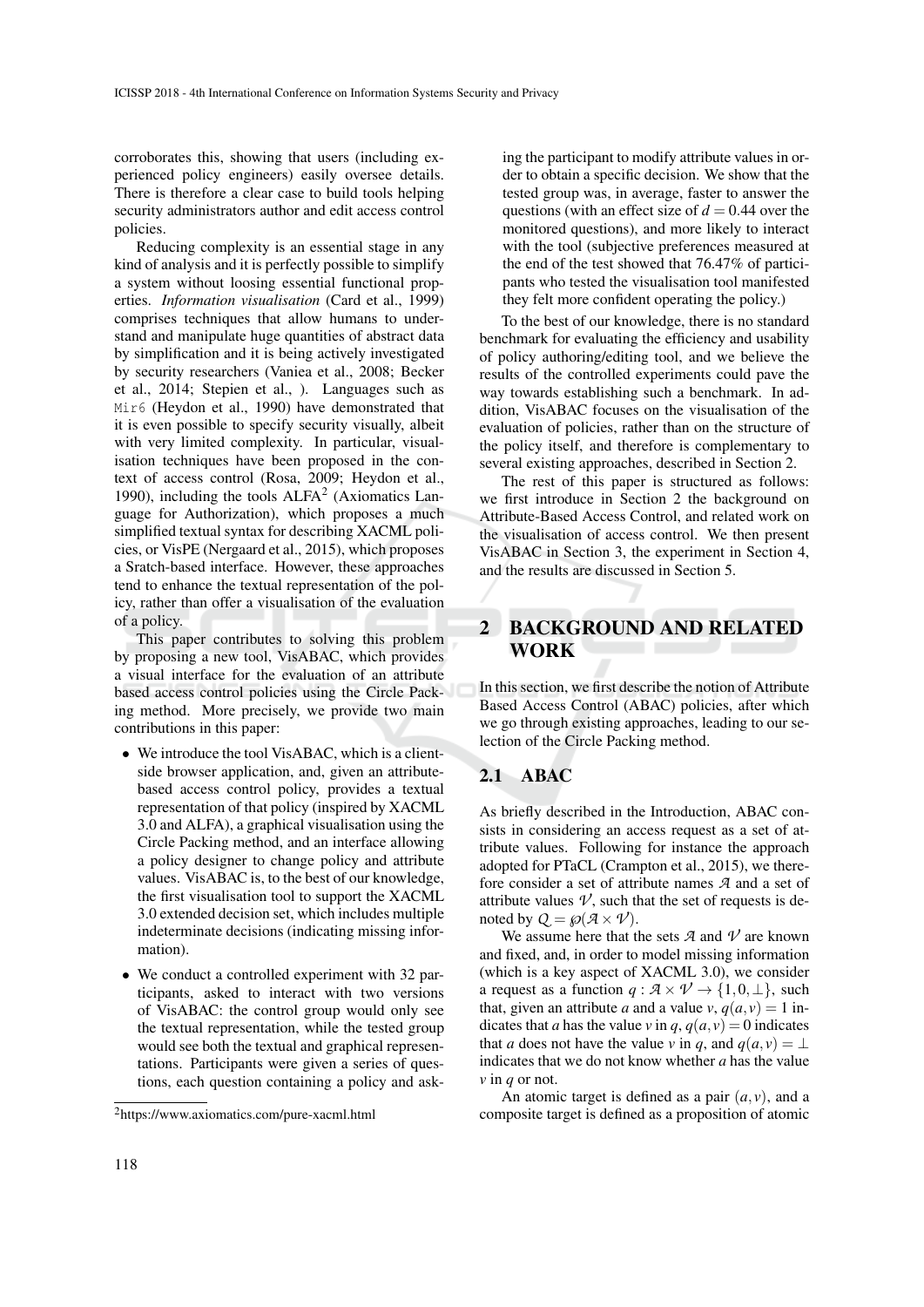Table 1: Evaluation of the healthcare policy example on some selected values for each atomic target.

| Targets  |          |          |                | Rules     |          | Policy    |
|----------|----------|----------|----------------|-----------|----------|-----------|
| $t_{1}$  | tэ       | $t_3$    | $t_2 \vee t_3$ | $r_1$     | r        | p         |
|          |          |          |                | Deny      | Permit   | Deny      |
| $\theta$ |          |          |                | <b>NA</b> | Permit   | Permit    |
| $\Omega$ | $\theta$ | $\theta$ | $\theta$       | <b>NA</b> | ΝA       | ΝA        |
| $\theta$ |          | $\theta$ |                | <b>NA</b> | Indet(P) | Indet(P)  |
|          |          |          |                | Indet(D)  | Permit   | Indet(PD) |
|          | $\Omega$ | $\theta$ | 0              | Indet(D)  | ΝA       | Indet(D)  |

targets. Since, in the controlled experiment presented in Section 4, we targeted participants with no specific knowledge of access control, we only considered simple conjunction  $( \wedge )$  and disjunction  $( \vee )$  operators, corresponding to the XACML AllOf and AnyOf elements, respectively. We leave the study of more complex logical operators for future work.

Given a request *q*, the evaluation of an atomic target  $t = (a, v)$  is equal to  $q(a, v)$ . Here, we interpret 1, 0, and  $\perp$  as the XACML elements Match, NoMatch and Indeterminate, respectively. We use a strong Kleene interpretation for the logical operators, following the PTaCL and XACML semantics: given a request *q*, and two targets  $t_1$  and  $t_2$ , the target  $t = t_1 \wedge t_2$ evaluates to 1 if both  $t_1$  and  $t_2$  evaluates to 1, to 0 if either  $t_1$  or  $t_2$  evaluates to 0, or to  $\perp$  otherwise. Similarly, the target  $t = t_1 \vee t_2$  evaluates to 1 if either  $t_1$  or  $t_2$  evaluates to 1, to 0 if both  $t_1$  and  $t_2$  evaluates to 0, or to ⊥ otherwise.

An access rule is defined as a tuple (*d*,*t*), where *d* is a decision (either Permit or Deny) and *t* is a target. Given a request q, a rule  $(d,t)$  evaluates to d if t evaluates to 1, to NA (Not-Applicable) if *t* evaluates to 0, to Indet(P)<sup>3</sup> if  $d =$  Permit and *t* evaluates to  $\perp$ , or to Indet(D) if  $d =$  Deny and *t* evaluates to  $\perp$ .

An access policy is a collection of rules, composed together with a composition operator. We implemented in VisABAC the six main XACML operators: permit-overrides (POV), denyoverrides (DOV), permit-unless-deny (PUD), denyunless-permit (DUP), first-applicable (FA), only-oneapplicable (OOA). We refer to the main documentation of XACML or for instance to (Morisset and Zannone, 2014) for the full definitions of these operators.

For instance, let us consider a health-care policy, regulating the access to a medical record, where intuitively, access is permitted when there is no explicit disagreement from the patient and when either the hospital or the concerned surgeon agrees for the access, and access is denied otherwise. There are therefore three possible attribute values/atomic tar-

gets:  $t_1$  = (patient, disagree),  $t_2$  = (hospital, agree) and  $t_3$  = (surgeon, agrees). We then define two rules,  $r_1$  = (Deny, $t_1$ ) and  $r_2$  = (Permit, $t_2 \vee t_3$ ), and the policy  $p = DOV(r_1, r_2)$ . The evaluations of these elements are presented in Table 1. It is worth observing that this simple policy can in practice evaluate to every possible XACML decision, depending on the values of the atomic targets.

A straight-forward machine readable textual representation of this policy is presented below. We use this format in VisABAC, in addition to the graphical representation.

```
R1: Deny if PATIENT_disagrees
R2: Permit if OR(HOSPITAL_agrees,
                 SURGEON_agrees)
```
P: DOV(R1,R2)

#### 2.2 Visualisation for Access Control

We now present visualisation techniques, some of them actively applied into access control, that were considered in the process of building VisABAC. Although there is a rich literature for visualisation in security, few approaches deal with Attribute-based Access Control, and these approaches tend to work on the structure of the policy itself, such as VisPE (Nergaard et al., 2015), rather than on policy evaluation.

There is a limited literature studying trees as a way to visually find conflicts inside access policies; this seems surprising since trees are used to create XACML policies itself and it is the preferred method for explaining XACML policies in the OASIS specification (Rissanen et al., 2009). Rosa (Rosa, 2009) explore this approach for very light graphs in its XACML Viz prototype. Pina Ros et al. (Pina Ros et al., 2012) uses trees (Matching tree and Combining Tree) to optimise the evaluation of applicable rules in an access policy engine called XEngine. The tool is not aimed at visualisation, however, the paper shows how policies are organised in a tree structure than can be directly match to a tree representation. Rao et al. (Rao et al., 2009) propose multi-level grids to visualise results of multiple types of access control policy analysis and authoring. Although this approach is simple to implement, it can be very space consuming.Semantic Substrates (Card et al., 1999) use spatial representation to group common attributes by regions. Pan and Xu (Pan et al., 2013; Pan and Xu, 2012) propose a visualisation toolkit called "Policy Visualisation Framework (PVF)" which extends XACML to support RBAC aiming to provide a clearer representation than conventional role-permission tree graphs. They further propose in (Pan and Xu, 2012) to use treemaps (Johnson and Shneiderman, 1991)

<sup>3</sup>For the sake of compactness, we abbreviate the XACML Indeterminate extended decisions to Indet.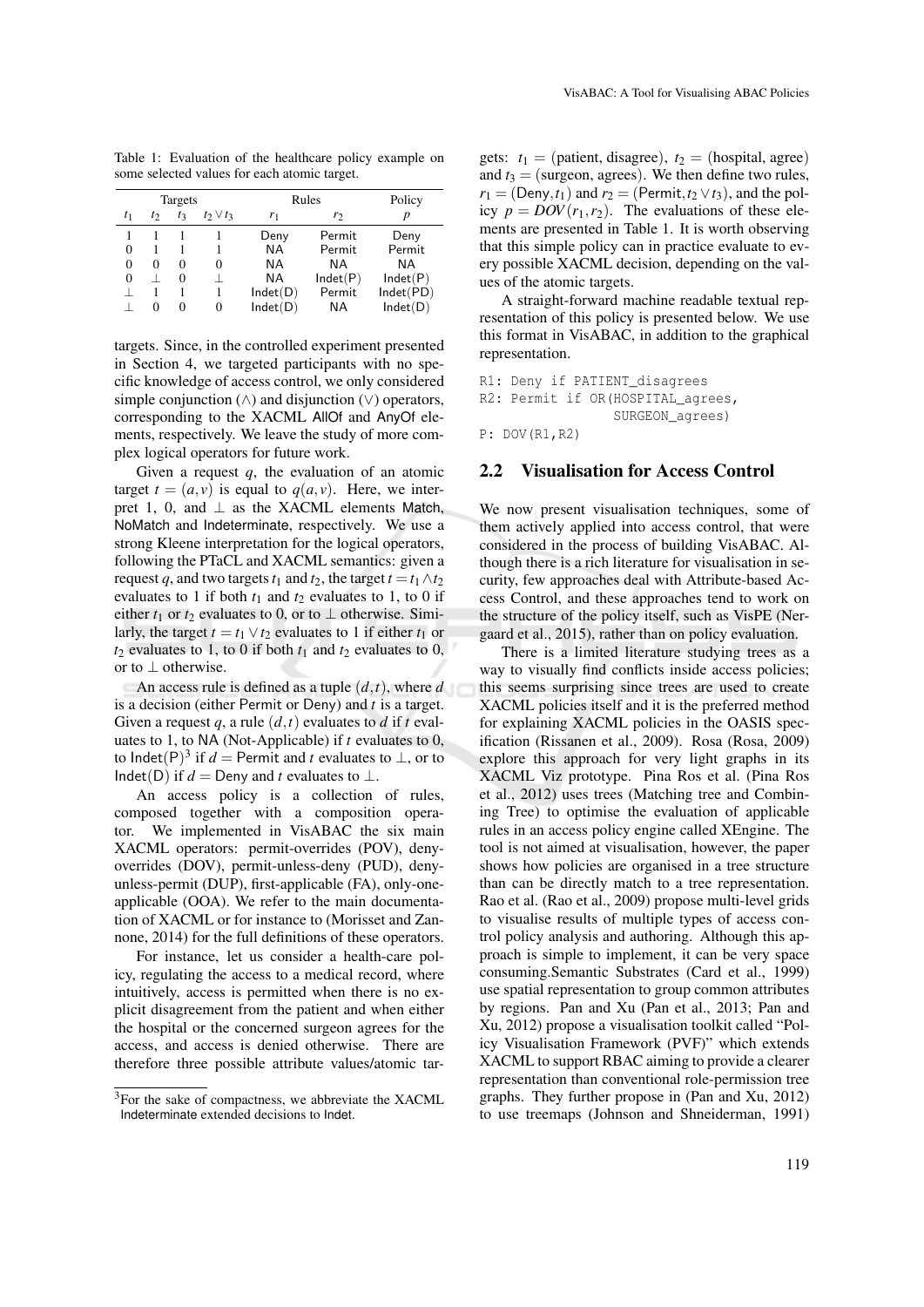

Figure 1: Tree-maps as a visualisation tool for analysing conflict detection for multi-domain policies (Pan and Xu, 2012).



Figure 2: Circle Packing Diagram (Wang et al., 2006). Level 0,1 and 2 painted light grey, green and red respectively.

to complement Semantic Substrates instead of adjacency matrices to form macro and micro vision respectively. Treemaps visualise hierarchical tree structures using a root rectangle that contains all nodes of a given tree. Each subsequent level of the tree structure divides the above square according to a particular attribute of a node, such as size. They are used in (Pan and Xu, 2012) to analyse RBAC access control polices when multi-domain information is exchanged (Figure 1).

Circle Packing (Wang et al., 2006) is very similar in concept to Treemaps, as it was inspired by them. As a marked difference, it uses circles instead of rectangles which give them a lower space efficiency ratio; however they express more clearly the hierarchy they represent. Figure 2 shows a very simple Circle Packing diagram which has three levels. Wang et al. (Wang et al., 2006) have shown with a file visualisation tool (FVT) that it is possible to handle efficiently thousands of nodes with this method. However, to the best of our knowledge, Circle Packing has never been used in the context of access control.

## 3 VisABAC

In this section, we first explain the process with which we have designed VisABAC, after which we describe the tool itself<sup>4</sup>.

## 3.1 Participatory Design

In general, visualisation is not only a set of techniques but also a process (Meyer, 2011) therefore, in order to achieve a successful representation, it is important to work closely with users affected by the shortcomings of traditional analysis. Hence, we work closely with 5 members of our research group using a *participatory design* (Ritter et al., 2014). That expertise targeted essential usability aspects and the feedback acquired (*heuristic approach* (Ritter et al., 2014)) was complemented by *heuristic evaluation* and informal/formal evaluation by recruited participants.

Some approaches, such as: graphs, hierarchical graphs, hypergraphs, Euler diagrams, and binary decision diagrams (BDD), have already been identified as too complex to implement, visualise or unsuitable to be of any practical use (Fisler et al., 2005; Heydon et al., 1990; Montemayor et al., 2006; Fisler et al., 2005; Kolovski, 2007). Some candidates, on the other hand, were particularly promising, including trees and treemaps, which have been applied previously to security visualisation. However, some limitations were found during the participatory process, even after trying to refine those ideas using *zoomable treemaps* and *collapsible trees*:

- In particular, the relationship between screen state utilisation and navigability has been highlighted as very important by the participants. Screen utilisation for collapsible trees, for example, was very low (more than 50% is background)<sup>5</sup> but users easily navigated inside the access control policy; on the other hand, zoomable treemaps proposed a full screen state utilisation but users got lost inside the policy quickly.
- Treemaps made clear that once navigating inside a policy users easily forgot the evaluation result of the particular policy they were inspecting, having to go a level back again to remember what the outcome was.

A tradeoff between efficiency and usability was found in *circle packing*, a visualisation technique crit-

<sup>4</sup>VisABAC is available for demonstration at http://homepages.cs.ncl.ac.uk/charles.morisset/visabac

<sup>5</sup>A prototype version of VisABAC with collapsible trees is available alongside the main tool, illustrating the poor screen utilisation.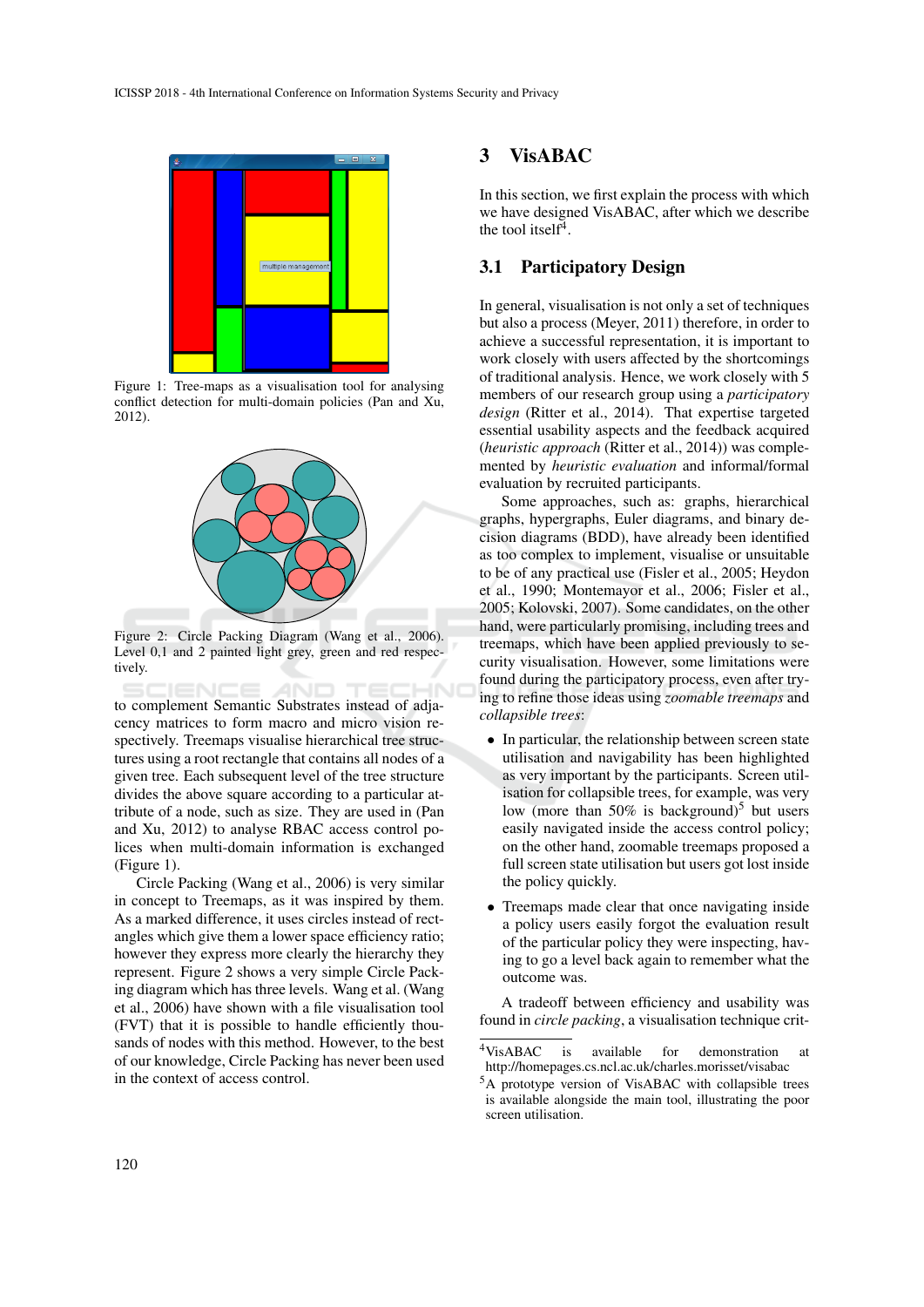

Figure 3: Figure 3(a) and Figure 3(b) show the evaluation of the policy P, represented in 3(c), when attributes are set as 3(d) (fifth row of Table 1). The largest circle (P) is filled in with a grey pattern, since it evaluates to Indet(PD), the circle for R1 is filled in with a red pattern, since it evaluates to Indet(D), and the circle for R2 is filled in green, since it evaluates to Permit.

icised (Wang et al., 2006) for not being as space efficient as treemaps but praised for providing a better hierarchy illusion than those obtained by, for example, treemap representations.

### 3.2 VisABAC Interface

The VisABAC interface is designed as a web page component and, as such, runs on any web browser. The interface consists of four main components, which we now detail, using the visualisation of the policy described in Section 2.1 as an example (Figure 3).

The *Policy component* (Figure 3(c)) is a textual box, directly editable from the browser, which contains the definition of the policy following the syntax described in Section 2.1. This definition can either be typed in, loaded from a set of existing samples, or loaded from a file. These rules are automatically parsed into JavaScript Object Notation (JSON), where the text of each rule is identified by its name. For instance, the policy described in Section 2.1 would correspond to the object:

```
policyRules=
{"R1": "Permit if PATIENT_disagrees",
 "R2": "Permit if OR(HOSPITAL_agrees,
                     SURGEON_agrees)"
"P": "DOV(R1,R2)"}
```
The *Attributes component* (Figure 3(d)) allows the user to set the value for each attribute value: true, false, or unknown. For instance, Figure 3(d) corresponds to a request where we do not know if the patient disagrees to the access, we know that the hospital does not agree to the access, and that the surgeon agrees, which corresponds to the fifth row of Table 1.

The *Decision component* (Figure 3(b)) lists, for each rule in the Policy component, the decision obtained for that rule. These decisions are obtained by iterating through the policyRules object, following the evaluation rules established in (Crampton et al., 2015). The evaluation returns an object with the same structure, but where each rule has been replaced by its decision. In the case where a rule is not well-formed (e.g., missing reference, syntax error), it evaluates to Indeterminate(PD). Note that cycles in rule definitions are not currently detected, and an error would occur.

Finally, the *Visual component* (Figure 3(a)) uses Zoomable Circle Packing to visually explore access control policies, using the D3.js library<sup>6</sup>. The zoomable aspect is a crucial one, as it allows the space occupied by the visualisation to remain constant. A *circle* is either a rule or a composition of rules grouped by a composition operators. As a consequence, a policy comprised of sub-policies is represented by circles containing sub-circles in a similar hierarchy as the given policy. The visual diagram is dynamic, and is updated when the policy or the attributes are updated and a new evaluation is calculated. Each circle is defined by two characteristics:

• The colour, which matches the result of the policy/rule they represent: green is for Permit, red for Deny, white for NA, patterned-green for Indet(P), patterned-red for Indet(D), and patterned-grey for Indet(PD). We have also developed a colour deficiency mode, which caters for different types of colour deficiencies. In addition, since these

 $<sup>6</sup>$ https://d3js.org</sup>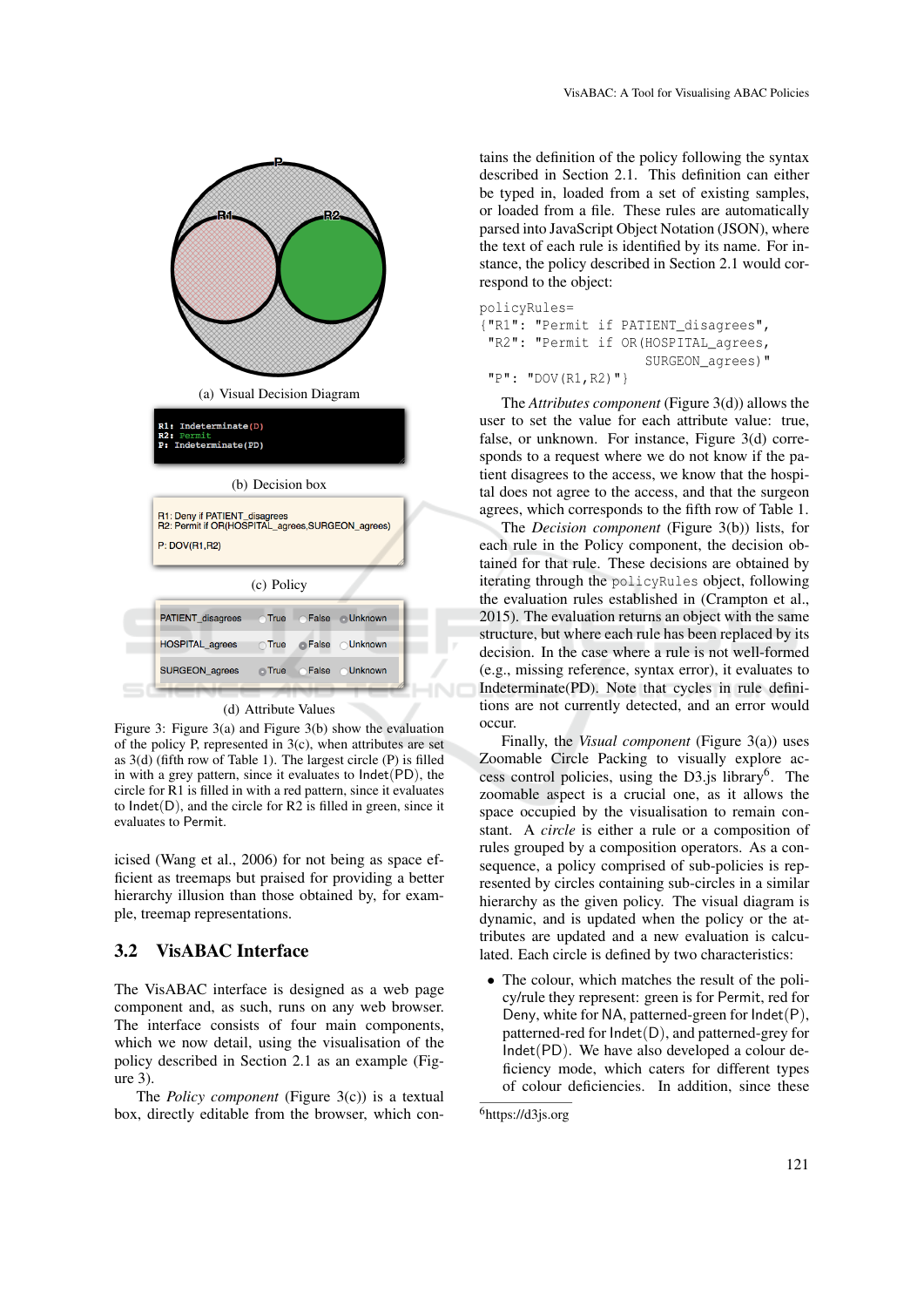





(b) Variation of 4(a) with sub-policies used multiple times.

Figure 4: Circle packing visualisation of arbitrary complex policies in VisABAC.

colours are set through a simple CSS (Cascading Style Sheet), they could be user configurable.

• The line pattern which matches the operator used. In particular, we use full lines for Deny-overrides and dashed lines for Permit-overrides. The lines for the other operators can be found in the online help of the tool.

For instance, Figure 3(a) shows that *Level 0* (P) represents the whole policy by the most outer circle line; *Level 1* (R1 and R2) represent the first level of the tree policy with smaller circles inside. A zoom on the inner circles would display their respective targets, since they are atomic policies. Figure 4 illustrates more complex examples of ABAC policies.

### 4 EVALUATION

VisABAC, presented in the previous section, is relatively easy to use, since it is defined as an in-browser application. The input language for policies is relatively straight-forward from an Attribute-based Access Control perspective. More importantly, the D3.js library for Circle Packing is particularly fluid, making the tool very responsive. Our participatory design elicited Circle Packing as the preferred visualisation technique, compared with other techniques such as foldable trees or treemaps. However, we are also interested in understanding whether VisABAC is effectively *usable*, i.e, whether its proposed graphical representation could help users in their tasks.

Nielsen and Levy argue that usability should be measured according to *subjective user preferences* and *objective performance measures*, since, in some cases, users have favoured interfaces that are measurably worse for them (Nielsen and Levy, 1994). Similarly, MacLean et al. (MacLean et al., 1985) found that subjects inclined towards a proven slower data entry method would still prefer it as long as it was not 20% slower than the faster method.

Hence, in addition to a subjective user preference questionnaire, we want to design an objective performance measure for using VisABAC. To the best of our knowledge, there is no standard benchmark for the usability of tools for access control policies, and therefore we define a new method in this paper. Roughly speaking, we give the user a fixed policy, a valuation for the attributes, and ask the user to change this valuation in order for the policy to evaluate to a specified decision. Our hypothesis is that the faster the user is able to do this task, the more they understand the policy, and thus the better is the tool with which the user interacts. We now describe this experimental settings, and we discuss the limitations of our approach in Section 6.

#### 4.1 User Interface

We conduct a controlled-group experiment, where users in different groups see a different user interface. We define two different user interfaces (UI):

• The *Graphics UI* is an extension of the VisABAC interface, described in Section 3.2, with the addition of two main elements: the *context* box, which introduces the context of the policy, in English; and the *question* box, which specifies the expected decision. The boxes for the policy, the attributes,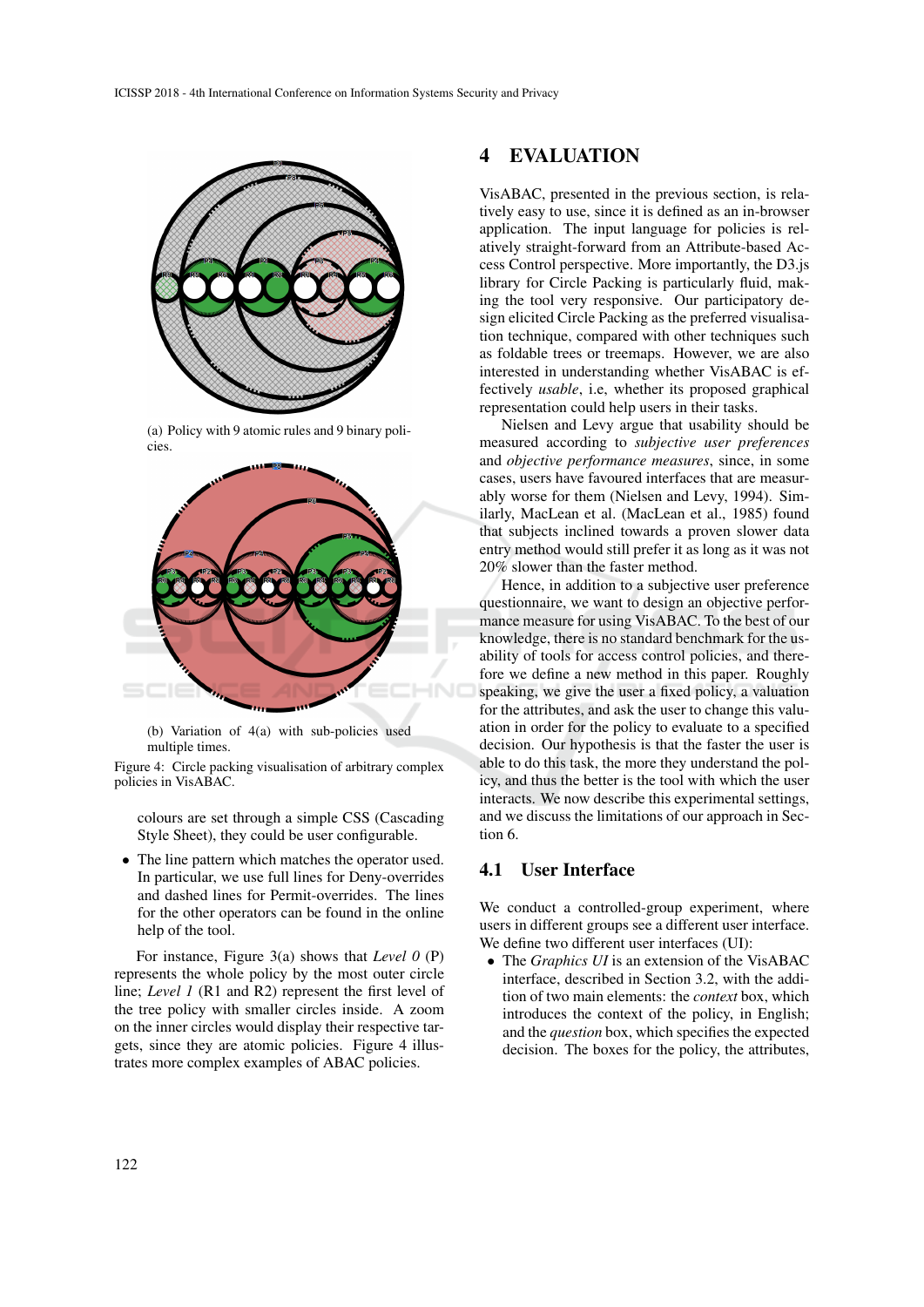the decision box, and the visual decision diagram, are as described in Figure  $3^7$ .

• The *Text UI* is similar to the Graphics UI, as the notable exception that the visual decision diagram box is missing. However, the user still has access to the evaluation of the policy with the decision box.

### 4.2 Policy Question

The aim of either UI described above is to answer a question, given a context and a policy. Ideally, we would like to ask questions related to any aspect of the editing or maintenance of a policy. However, we believe that this would introduce too many different dimensions to control, and we focus instead on questions related to policy evaluation. We leave for future work the study of more complex questions. The context is a simple description of the motivation behind the policy, for instance, for the policy described in Section 2.1 and Figure 3, the context is:

*Releasing medical records in a certain hospital requires compliance with an access control policy. The system checks events with statements that return True or False if the forms have been filled and validated by the corresponding departments.*

The attribute values are initially set so that the policy evaluates to Indet(PD), and the question is:

*Can you change the radio buttons so that PC evaluates to Deny ?*

The user can change any radio button, and then click on a button *Evaluate*, which refreshes the different boxes with the new policy evaluation. There is no limit on the authorised number of evaluation per question, and they can go to the next question by clicking on the *Submit* button. They were also instructed they could go to the next question at any time if they did not wish to submit an answer for the current question, and this would be recorded as a wrong answer.

The experiment consists of a total of 32 subquestions, grouped in 8 main questions. All subquestions within a single main question have the same context, and only differ on minor details. For instance, a sub-question in the same group than the policy above use the First-Applicable (FA) operator to combine R1 and R2 instead of the Deny-Overrides (DOV). The main questions are denoted from Q1 to Q8, the sub-questions for the main question Q*<sup>i</sup>* are denoted from Q*i*a to Q*i*d.

#### 4.3 Protocol

Each recruited participant  $P_i$  goes through the following steps:

- 1. After reading and signing the participant consent form, *P<sup>i</sup>* is randomly assigned to either the *Text group* (the control group) or the *Graphics group* (the tested group).
- 2.  $P_i$  is presented with a short introduction about ABAC, going through a simple policy example (similar to that described in Section 2.1). At this stage, they can use the Text UI on the introduced example (the Graphics UI is only introduced in Step 4 for the Graphics group) and ask any question. They are also explained what is expected of them and informed that their time will be recorded. They are also informed that some policies are on purpose hard to analyse, and that we are measuring how the interface helps them, rather than assessing them. This step takes in average 10 minutes.
- 3. Once they feel confident about using the tool, they start answering the first series of main questions, Q1 and Q2 (8 sub-questions in total), using the Text UI, regardless of their assigned group.
- 4. After  $Q2$ , if  $P_i$  is in the Text group, they keep answering Q3 to Q8 (24 sub-questions in total); If  $P_i$  is in the Graphics group, they switch to the Graphics UI, and they are briefly introduced with the specifics of the Circle Packing representation; They then answer Q3 to Q8 using the Graphics  $III$
- 5. After Q8,  $P_i$  is debriefed, and explained the purpose of the experiment. According to recommended practices (Nielsen, 1993), a £10 Amazon voucher is given as compensation for their time.

The entire protocol was designed to take, in average, between 30 to 45 minutes, including 20 minutes of actual assessment. The time to answer each question was visible to the participant, and although there was no strict countdown, to avoid adding time pressure, participants were encouraged to move on to the next question if they were spending more than 5 minutes on a sub-question (which happened in only one instance). The experiment took place in the same office and the same computer (a 27" iMac), in order to control environmental changes. Participants were asked about colour deficiency, but none was indicated in our experiment.

#### 4.4 Objective Performance Measure

Intuitively, we want to compare the time taken by users in the two different groups, in order to evalu-

<sup>7</sup>The full test with both interfaces is available from the front page of the tool.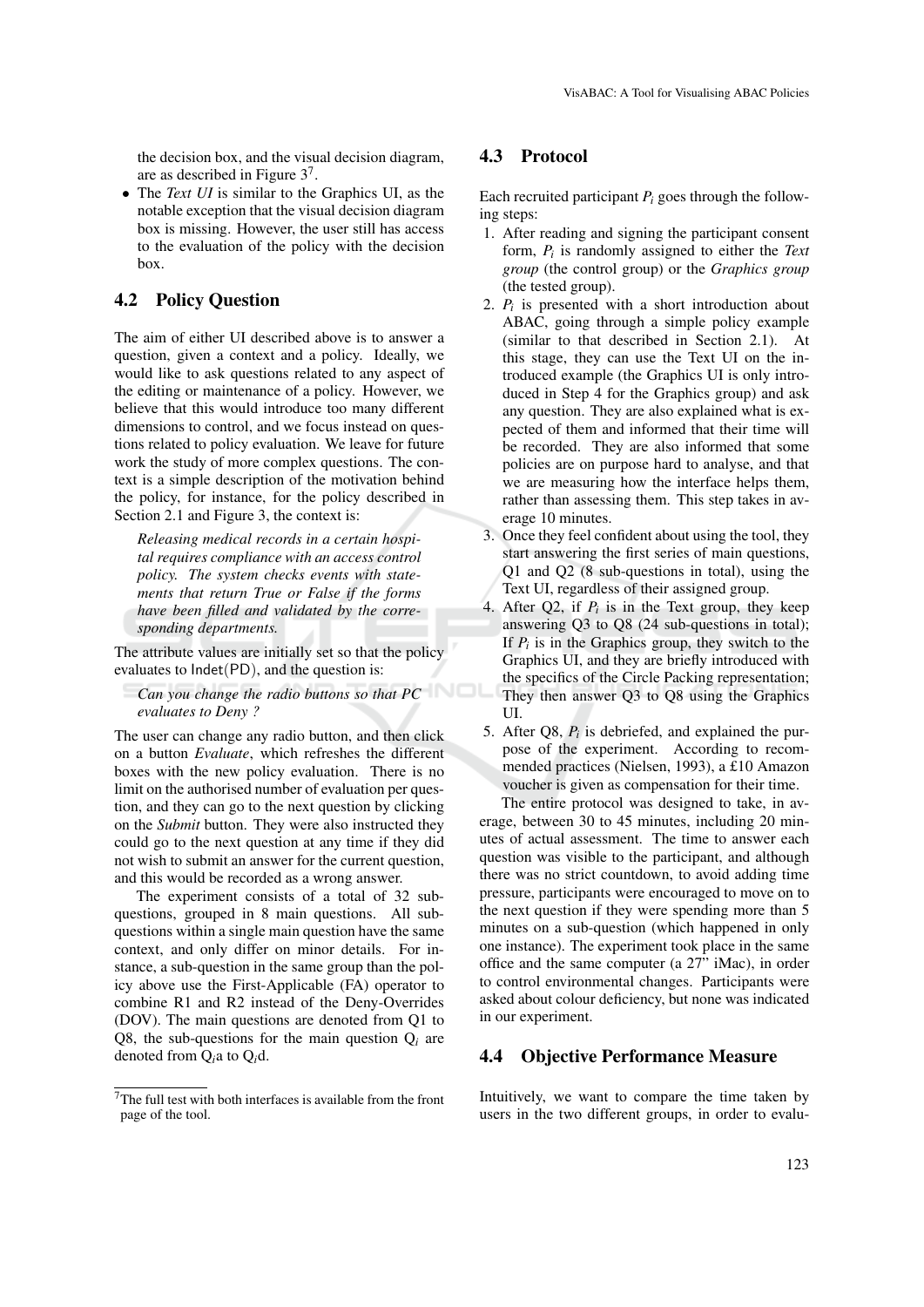ate whether the Graphics UI was beneficial. However, performance measure among different individuals varies according to the capabilities of each one, and the nature of the experiment makes it hard to ensure the distribution of the users in the groups is consistent with user capabilities. As a consequence, a procedure of normalisation had to be performed in order to compare data.

The selected normalisation value was the inverse of the number of seconds each participant spent on solving Q2 (i.e., the total time spent on subquestions Q2a, Q2b, Q2c and Q2d). We denote this as the *normalisation coefficient* α*<sup>i</sup>* , for each participant *P<sup>i</sup>* . Subsequently, the time taken by  $P_i$  to answer each question is normalised by multiplying it by α*<sup>i</sup>* . If this value is lower than 1, this implies the subject performed a particular question faster than  $Q_2$  while a larger value represents the opposite. For instance, if  $P_1$  took 4 seconds to complete Q2 ( $\alpha_1 = 0.25$ ) and 6 seconds to complete Q3, their normalised time for Q3 is 1.5; If *P*<sub>2</sub> took 16 seconds to complete Q2 ( $\alpha$ <sub>2</sub> = 0.0625) and 23 seconds to complete Q3, their normalised time for Q3 is 1.4375. In other words, even though, absolutely speaking,  $P_2$  was slower than  $P_1$  for  $Q_3$ , they were comparatively faster.

This choice for the normalisation function comes from the fact that we have designed different questions with different levels of difficulty, Q7 being the most difficult. Hence, we expect that all users will spend more time to answer Q7 than Q2, and we want to measure this difference, rather than measuring directly the difference between users. Q2 was selected as the normalisation value since all participants, regardless of their group, had to do it with the Text UI, and it was assumed some familiarity was already gained by the user after performing Q1, since Q1 and Q2 have a similar complexity level.

#### 4.5 Subjective User Preferences

Subjective Testing was performed on users who were exposed to the visualisation technique. A relatively standard questionnaire was presented to collect their impressions using a *Likert scale* (Nielsen and Levy, 1994) after finishing the objective testing.

#### 5 RESULTS

We recruited 32 participants over 4 weeks, mostly among undergraduate Computer Science students, with no formal knowledge of ABAC, and randomly assigned to the groups (16 participants each). The aim of this study was to assess the impact of circle



Figure 5: Boxplots comparison of normalised times for questions Q3 to Q8 between the Text and Graphics groups (lower is better). The body of each box represents the intervals between the first  $(q_1)$  and third quartiles  $(q_3)$ , the bar represents the mean, the whiskers represent the maximal and minimal values between  $q_3 + 1.5(q_3 - q_1)$  and  $q_1 - 1.5(q_3 - q_1)$ , fliers represent points outside of this range.

packing, so we targeted a relatively uniform group in terms of prior knowledge, rather than experts in Access Control. Figure 5 shows the normalised time average of participants for each question, including wrong answers (there are 8 wrong answers in each group). The mean for the Graphics group is lower (i.e., better) from Q4 to Q8 (comparatively to the time taken for Q2) compared to the Text group. The mean of Graphics group is higher for Q3, which could indicate a small learning curve with the Graphics UI.

Altogether, the normalised mean time for participants in the Text group to answer all questions from Q3 to Q8 is  $m_t = 10.38$  (with a confidence interval of [7.88,12.88] and a standard deviation of  $\sigma_t = 5.10$ ). In comparison, the normalised mean time for participants in the Graphics group is  $m<sub>g</sub> = 8.58$  (with a confidence interval of [7.33,9.83] and a standard deviation of  $\sigma_g = 2.55$ ). This allows us to conclude that the effect size $8$  is 0.44, which is traditionally seen as a small to medium effect size (Cohen, 1988). In addition, the results of the user preferences survey showed that 82.35% of participants described the presence of the visualisation as useful; 76.47% of participants felt more confident operating the policy with the presence of the graph and 47.06% agree (35.39% agree to some extent) that the presence of the graph makes them feel they understand the policy better. Some questions were however very conclusive, e.g. if complex mental operations were needed, which could indicate this question was not well formulated.

<sup>&</sup>lt;sup>8</sup>Cohen's effect is computed as  $(m_t - m_g)$  divided by  $\sqrt{(\sigma_t^2 + \sigma_g^2)/2}$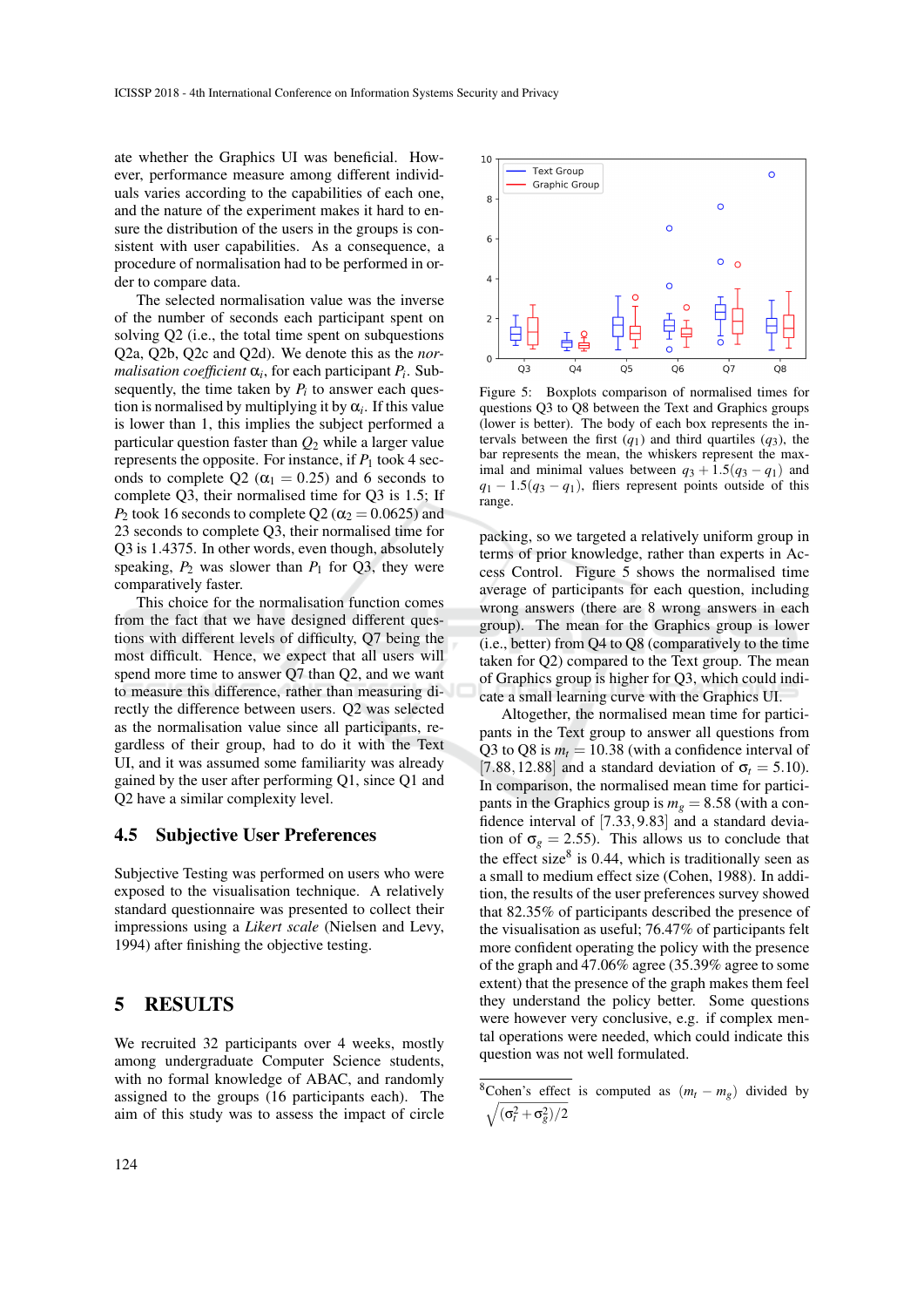### 6 CONCLUSIONS

VisABAC: A Usable Tool. VisABAC presents a way to visually overview an access control policy, where composition operations seems to be adequately represented and details are disclosed on demand thanks to the zooming and progressive disclosure of tags. VisABAC also provides interactivity to the user and increments the exploring of the policy in a graphical manner. The response was overall positive, both during the participatory design and with the subjective user preferences survey. Most users liked the concept very much, found it intuitive and easy to use, although they remarked that some training could have decrease their response time. Furthermore, the experiment showed a small to medium effect size, allowing to conclude that VisABAC improves the handling of attribute-based access control policies for a population with no formal training. Of course, at this stage, it is not yet clear whether VisABAC can provide a significant contribution to access control experts, but we believe the tool as presented here and our results pave the way towards an experiment at a larger scale.

Comparison with Other Visualisation Techniques. Although the experiment focuses only on the circle packing technique, it is worth recalling that Vis-ABAC was designed using a participatory design, where other techniques were rejected as less effective compared to circle packing. Furthermore, most approaches described in Section 2 do not focus on attribute-based access control, which is now considered to be standard. We believe that a wideranging comparison of different visualisation techniques would require a strong benchmark and a clear methodology, and we designed our approach to be a first step in that direction.

Extensions. Since VisABAC is designed as a webpage component, using HTML (for the basic interface), JSON (for the encoding of the policies), and Javascript (for the evaluation of policies and the visualisation elements), additional visualisation techniques can be added. The collapsible tree approach (see Section 2.2) has received some positive response during the participatory design phase of VisABAC (policies tend to be naturally seen as trees). If the space occupation issue could be fixed, they could be an interesting candidate to integrate into VisABAC. In particular, navigating large networks with hierarchies and zooming has been explored in authors such as Eick and Wills (Eick and Wills, 1993) with thorough discussion about node placement algorithms. In addition, we could also embed the visualisation framework into a more capable tool that could parse directly XACML policies, making it possible to compare real XACML cases against their visualisation (and not synthetic ones), and include authoring tools such as VisPE (Nergaard et al., 2015). This would facilitate the deployment of VisABAC for realistic experiments with field experts.

### ACKNOWLEDGEMENTS

This work was partially sponsored by the Research Institute in Cyber Security (RISCS) in collaboration with the National Cyber Security Centre (NCSC). The authors would also like to thank Nick Holliman from Newcastle University for very useful discussions on visualisation techniques.

## **REFERENCES**

- Alavi, R., Islam, S., and Mouratidis, H. (2014). HAS 2014. pages 297–305, Cham. Springer International Publishing.
- Ashley, P., Hada, S., Karjoth, G., Powers, C., and Schunter, M. (2003). Enterprise privacy authorization language (epal). *IBM Research*.
- Barker, S. (2009). The next 700 access control models or a unifying meta-model? In *SACMAT*, pages 187–196. ACM.
- Barrett, R., Kandogan, E., Maglio, P. P., Haber, E. M., Takayama, L. A., and Prabaker, M. (2004). Field studies of computer system administrators: Analysis of system management tools and practices. In *Proceedings of the 2004 ACM Conference on Computer Supported Cooperative Work*, CSCW '04, pages 388– 395.
- Bauer, L., Garriss, S., and Reiter, M. K. (2008). Detecting and resolving policy misconfigurations in accesscontrol systems. In *SACMAT*, pages 185–194. ACM.
- Becker, J., Heddier, M., Öksüz, A., and Knackstedt, R. (2014). The effect of providing visualizations in privacy policies on trust in data privacy and security. In *2014 47th Hawaii International Conference on System Sciences*, pages 3224–3233.
- Benantar, M. (2005). *Access Control Systems: Security, Identity Management and Trust Models*. Access Control Systems: Security, Identity Management and Trust Models. Springer US.
- Card, S. K., Mackinlay, J. D., and Shneiderman, B., editors (1999). *Readings in Information Visualization: Using Vision to Think*. Morgan Kaufmann Publishers Inc., San Francisco, CA, USA.